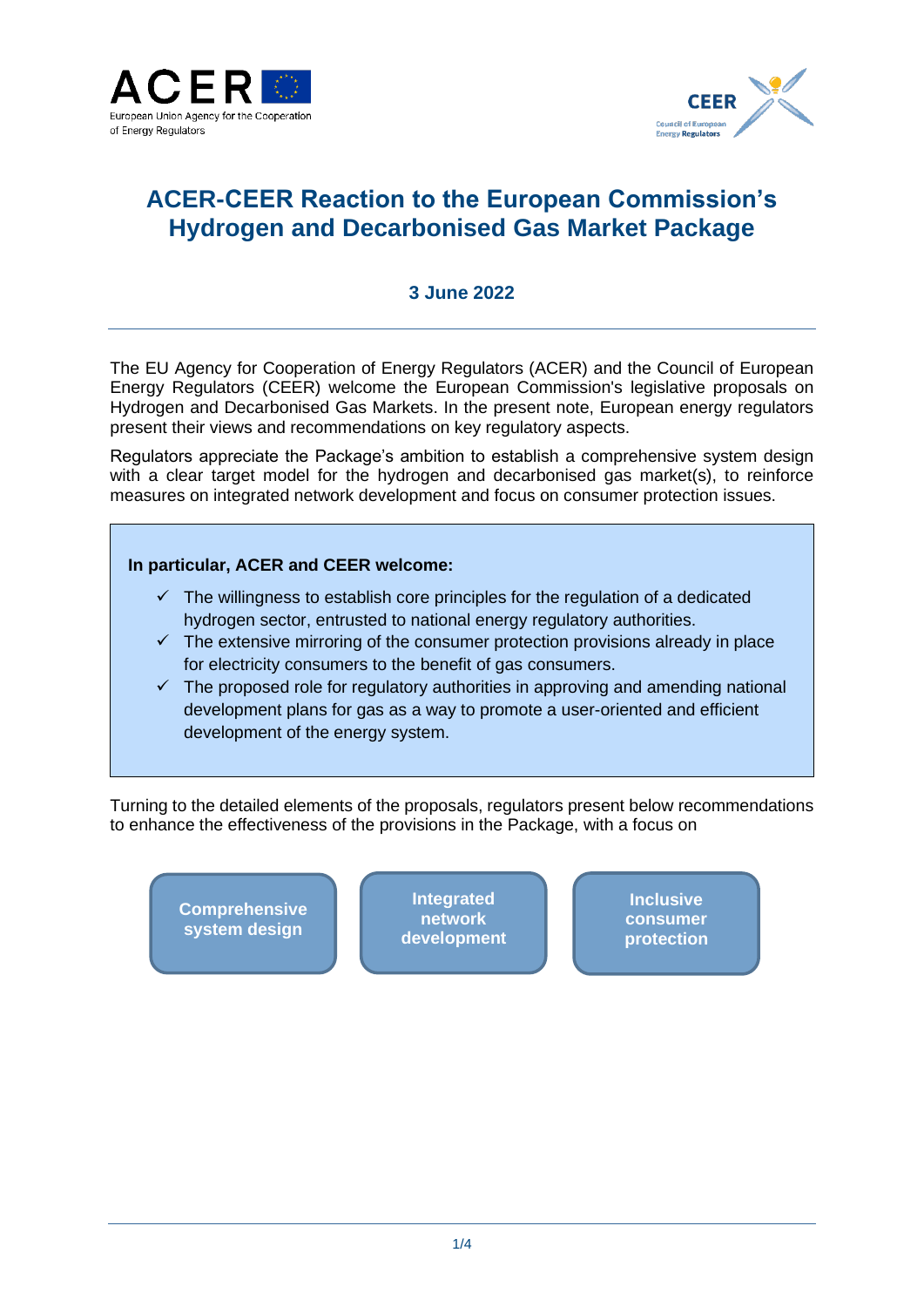



## **1. Comprehensive system design**

As regards the current natural gas system, the proposal provides a timely update of the existing rules to include renewable and low-carbon gases. Meanwhile, for hydrogen, which is a nascent sector, the proposal lays down an all-encompassing framework with 2030 as the target date to achieve a hydrogen market that resembles what we know for electricity and natural gas markets today. The proposed measures seek to promote and facilitate the deployment of renewable and low-carbon gases, including hydrogen, in order to support extensive decarbonisation and the Union's energy self-sufficiency. Regulators underline the following recommendations for a comprehensive and future-adaptive system design:

- **Ensure flexibility to phase in regulation of hydrogen networks by allowing derogations and exemptions, while keeping the 2030 target date.** Due to the infancy of (large-scale) hydrogen technologies, regulators consider the pace at which the hydrogen market will develop in different Member States to be uncertain, making the 2030 target rather ambitious. In this context, European energy regulators repeat their call to legislators to ensure a sufficient degree of flexibility at the national level by having an approach with a clear political target date and establishing an effective system for derogations and exemptions to optimise the national trajectories for developing a hydrogen market. In particular, regulators suggest specific provisions on derogations for existing and 'geographically confined' hydrogen networks and on the unbundling rules applicable to hydrogen activities.
- **Ensure that national regulatory authorities (NRAs) have a primary role in the governance of the Inter-TSO compensation (ITC) mechanism for tariff discounts and in the financial compensation for cross-border hydrogen networks.** While discounts for low-carbon and renewable gas may be understandable from a policy perspective, the proposed mechanism leads to cross-subsidies among users of the gas network, and its implementation might be burdensome. For such reasons, simpler and more effective tools should be preferred to incentivise the uptake of renewable and low-carbon gases. ACER and CEER highlight the importance of ensuring that NRAs are made responsible for handling these compensation instruments, given their extensive experience with the principles of cost reflectivity, beneficiary-pays, and revenue regulation.
- **Clarify the scope of "entry-exit systems" to avoid misinterpretations and overregulation of the distribution level.** To ensure participation of local producers in the market, alternative solutions to full integration of transmission and distribution levels (for example, regarding balancing) should be considered. Also, the proposal should clarify that it does not have consequences on the perimeter of capacity allocations, and that, for tariff purposes, only the transmission level falls within the scope of the network code on harmonised transmission tariff structures for gas (TAR NC). In addition, the definitions for 'entry-exit system' and 'balancing zone' should be made consistent.
- **Reinforce the use of cost-benefit assessments in the processes for gas quality coordination.** The legislation should allow, based on the outcome of the cost-benefit analysis, the possibility of maintaining a restriction on cross-border flows. Also, it should include the possibility to lower the 5% threshold where costs are expected to be excessive compared to the benefits. A European gas quality standard could give ACER the necessary means to achieve effective decisions on cross-border disputes on gas quality.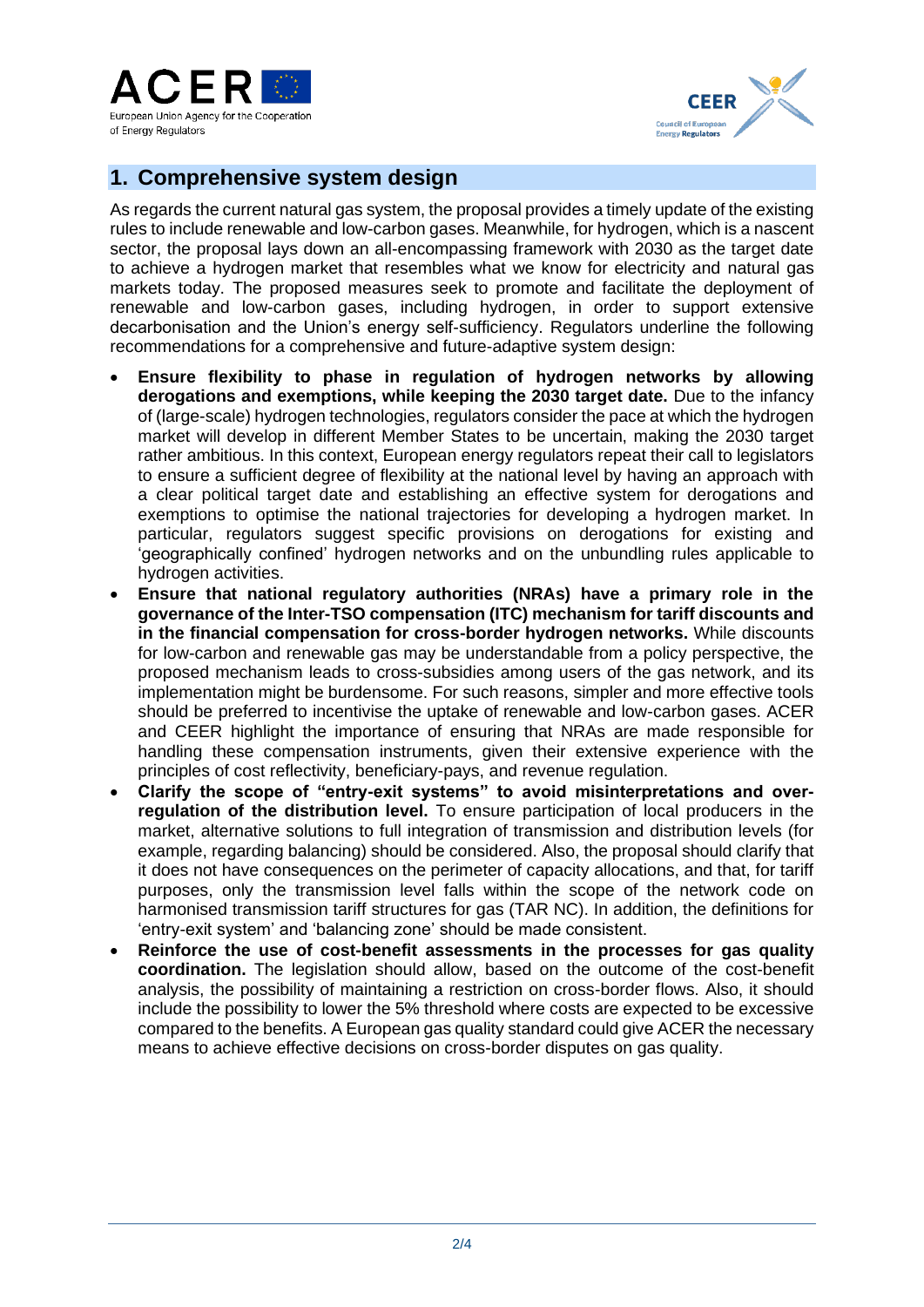



### **2. Integrated network development**

The reinforced measures seek to facilitate efficient network development, building on an increasingly integrated view on planning energy networks based on joint scenarios, the alignment of planning scenarios with the National Energy and Climate Plans, and the possibility of decommissioning gas infrastructure and repurposing it as hydrogen infrastructure. Regulators underline the following recommendations to promote an effective integrated network planning:

- **Ensure regulatory oversight on hydrogen network development once regulation is**  fully in place. In the nascent stages of the hydrogen market, while the development of network infrastructure may benefit from a lighter regulatory framework, it is nonetheless crucial to ensure the appropriate regulatory oversight, in particular with regard to the national hydrogen network development reports. Once regulation is fully in place, regulated hydrogen infrastructure should be part of a national development planning process subject to stakeholder consultation and NRA approval.
- **Restrict the possibility of cross-border cost allocation to regulated hydrogen networks included in national development plans approved by NRAs.** Regulators acknowledge that the instrument of cross-border cost allocation (CBCA) can be a tool to facilitate investment in hydrogen networks. However, the Commission's proposal does not limit access to this instrument to regulated networks. Furthermore, ACER and CEER believe that hydrogen network projects requesting the application of this instrument must be included in national development plans that are approved by NRAs to ensure appropriate regulatory oversight in a similar way as exists for Projects of Common Interest applying for a CBCA.
- **Put in place alternative models to a CBCA based on proven user needs.** Network development must be based on actual or concretely planned production and consumption needs. As an effective alternative to development supported by a CBCA, market-based approaches should be put in place, for instance, in the form of open seasons or long-term contracts that offer visibility to investors and bring together producers, network operators and consumers.

### **3. Inclusive consumer protection and engagement**

With respect to consumer protection and engagement, regulators observe different approaches for consumers of renewable and low-carbon gas vis-à-vis consumers of hydrogen, reflecting the expectation that industrial users will be the primary hydrogen consumers. In this context, ACER and CEER highlight the importance of protecting natural gas consumers, in particular, vulnerable consumers and those facing or risking energy poverty as the energy transition and decarbonisation efforts intensify. Similarly, the ongoing security and price crises underline the importance of ensuring security of supply, whilst mitigating the impact of high costs on consumers.

• **Mitigate the impact on consumers of mandatory fuel switches and decommissioning.** The Fit for 55 Package recognises the vast decarbonisation potential of reducing gas consumption in homes and buildings through electrification of heat and the deployment of district heating. Where they are deployed, such structural fuel switches at local or regional level will directly affect household consumers. Not only customers who will have to make a fuel switch, but also those who remain connected to the gas network may face a burden when the remaining network costs are recovered from them. Therefore, sufficient mitigating measures need to be put in place.